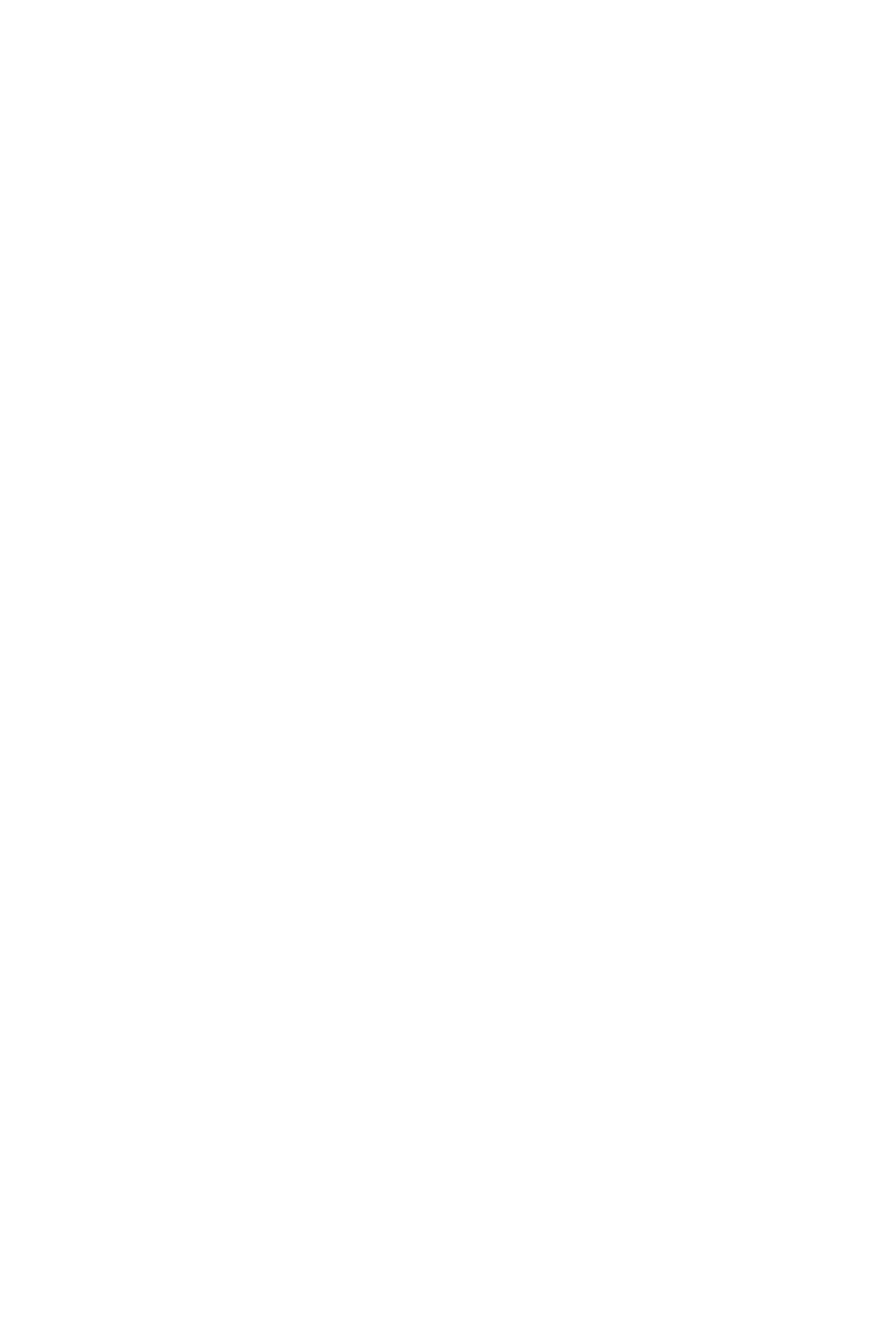# 国学与西学:国际学刊(半年刊) **GUOXUE YU XIXUE Guoji Xuekan (Bannian kan)**

第十一期: 二零一六年 十二 月 主编及出版总监 黄保罗(芬兰赫尔辛基大学国学与西学北欧论坛主席 / 博睿《中国神学年鉴》英文版主编) 网络电子版: www: SinoWesternStudies.com 主 编:黄保罗(芬兰:见上) 副主编:肖清和(中国:上海大学历史系副教授) 执行编辑: 包克强(美国:世华中国研究中心研究员),英语 陈永涛(金陵神学院副教授、博士),汉语 郭瑞珠(澳大利亚,西澳大利亚大学神学系研究员,珀斯),英语 K-H, Johanna (芬兰 TD 出版公司编辑), 英语 Jørgensen, Knud (挪威神学院兼职教授), 英语 学术顾问(以姓氏拼音为序) 陈 来(清华大学国学研究院院长、教授) 戴德理(美国:世华中国研究中心主席) 格勒格森(丹麦:歌本哈根大学系统神学教授) 汉科克(英国,牛津亚洲宗教社会研究院院长) 高 歌(赫尔辛基大学孔子学院前任院长) 郭齐勇(武汉大学国学院院长、教授) 江 怡(长江学者教授、北京师范大学哲学及社会学学院院长) 赖品超(香港中文大学文学院副院长、教授) 罗明嘉(芬兰:赫尔辛基大学系统神学系主任、教授) 麦格拉斯(英国伦敦英王学院,神学、宗教与文化中心教授、主任) 南乐山(美国:波士顿大学神学学院前院长、教授) 施福来(挪威:斯塔湾格神学与差传学院教授) 孙向晨(复旦大学哲学学院院长、教授) 田默迪(奥地利维也纳大学哲学博士、澳门圣约瑟大学哲学教授) 王晓朝(浙江大学基督教与跨文化研究中心众人、教授) 魏克利(美国伯克利神学研究院教授 / 香港圣公会大主教之神学及历史研究特别顾问) 杨富雷(瑞典:哥登堡大学教授) 杨熙楠(香港:汉语基督教文化研究所总监) 杨煦生(北京大学高等人文研究院世界宗教与普世伦理中心主任、教授) 张福贵(吉林大学文学院院长、教授) 钟鸣旦(比利时:皇家科学院院士、天主教鲁汶大学汉学系主任、教授) 张志刚(北京大学宗教文化研究院院长、教授) 钟志邦(新加坡三一神学院前院长) 卓新平(中国社会科学院学部委员、世界宗教研究所所长、中国宗教学院会长、教授) 特约评委(以姓氏拼音为序) 曹剑波(厦门大学哲学系教授) 陈建明(四川大学道教与宗教文化研究所教授、主任) 陈声柏(兰州大学宗教文化研究中心副教授、主任) 樊志辉(黑龙江大学哲学院教授、院长) 高师宁(中国社会科学院世界宗教研究所研究员) 李向平(华东师范大学宗教与社会研究中心教授、主任) 梁 工(河南大学圣经文学研究所教授、所长) 刘家峰(华中师范大学基督教研究中心教授、副主任) 刘建军(东北师范大学教授、社科处处长) 宋 刚(香港大学文学院助理教授) 王志成(浙江大学基督教与跨文化研究基地教授、主任) 游 斌(中央民族大学哲学及宗教学学院教授、副院长) 张先清(厦门大学人类学及民族学系教授、主任) 赵 杰(山东大学哲学及宗教学系教授) 赵 林(武汉大学欧美宗教文化研究所教授、所长) 朱东华(清华大学哲学系副教授) 封面题款: 刘大钧(中国周易学会会长,山东大学终身教授);封面设计:黄安明;本刊 logo 取自汉砖图案,一首两翼四足一尾的飞龙,象征中国精神体系

引用索引:本刊已被芬兰国家图书馆、美国宗教与神学提要 (R&TA)、托马森路透 the Emerging Sources Citation Index (ESCI), ATLA Religion Databas ® (ATLA RDB ®, http://www.atla.com), the Bibliography of Asian Studies, EBSCO 和 SCOPUS 数据库收录。

的实然形象。